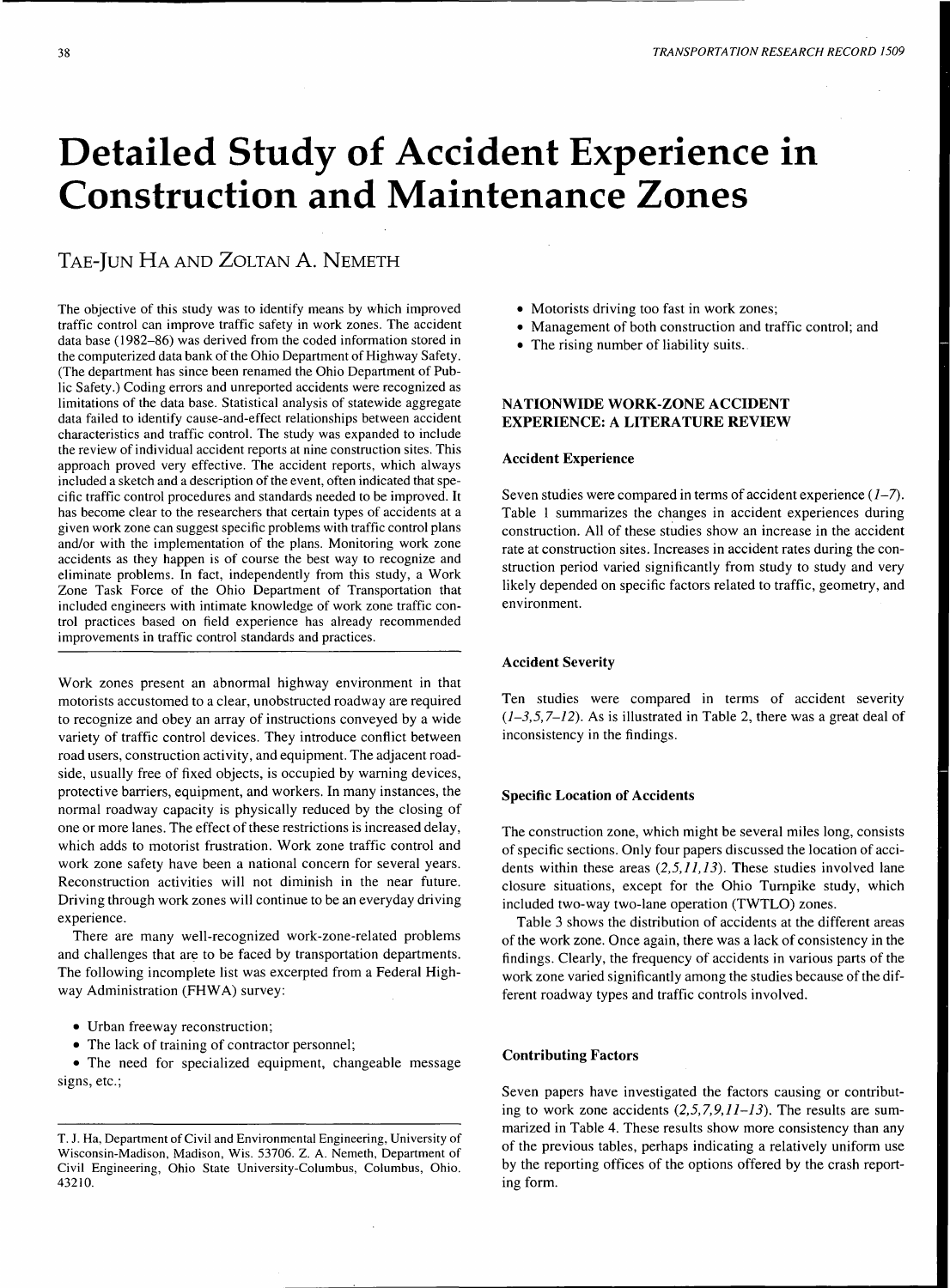| Study                          | <b>Study Site</b>                                                              | % Change in Accident Rate                                                                |
|--------------------------------|--------------------------------------------------------------------------------|------------------------------------------------------------------------------------------|
| California (1)                 | California                                                                     | $+21.4$ to $+7.0$                                                                        |
| Virginia (2)                   | Virginia.                                                                      | $+119.0$                                                                                 |
| Georgia $(3)$                  | Georgia                                                                        | $+61.3$                                                                                  |
| Midwest Research Institute (4) | Colorado<br>Georgia<br>Michigan<br>Minnesota<br>Ohio<br>New York<br>Washington | $+6.8$                                                                                   |
| Ohio $(5)$                     | Ohio                                                                           | $+7.0$                                                                                   |
| Rouphail (6)                   | Unknown                                                                        | $+88.0$                                                                                  |
| New Mexico (7)                 | New Mexico                                                                     | +33.0 (Rural Interstate)<br>+17.0 (Federal-Aid Primary)<br>+23.0 (Federal-Aid Secondary) |

#### **TABLE 1 Accident Experience During Construction Period**

#### **Specific Findings**

Specific findings from past studies varied. The only findings identified by more than one of the past studies are limited to the following:

• The predominant type of accident was rear-end  $(5, 7, 8, 11, 12)$ .

• Ineffective attempts were made to reduce speeding problems  $(5,8)$ .

• Improper traffic control was one of the problems in the construction zone  $(7, 13)$ .

• Involvement of trucks in accidents at crossovers was significant  $(4,13)$ .

## **OHIO WORK ZONE ACCIDENT EXPERIENCE (1982-86)**

#### **Research Objective**

This study had two objectives:

• To identify the nature and seriousness of the work zone safety problem and

• To identify the major cause-and-effect relationships of accidents in work zones and make recommendations.

#### **General Approach and Results**

The primary data base (1982-86) was derived from accident reports submitted by law enforcement agencies to the Department of Highway Safety. In the first stage of the study, statewide (i.e., rural state system) accident statistics were reviewed and work zone accident characteristics were compared with statewide accident characteristics. It was observed that

• Work zone accidents were not more severe than all other accidents;

• Work zone accidents were underrepresented at night (i.e., accidents at night were proportionally lower than those during daylight) and under adverse weather conditions;

• Trucks were overrepresented;

• Object and rear-end accidents were overrepresented; and

• Law officers reported "no driver errors" more frequently at work zones.

These observations are based on accidents per time unit as no reliable measures of exposure (e.g., vehicle miles) were available. These results are not counterintuitive and offer no clues to relationship between accidents and traffic control at work zones.

Next, 60 projects were selected for further, more detailed study. The relatively high frequency of accidents on a roadway during the study period and the availability of complete information were the two criteria applied in the selection of this sample. The correlation among accident variables was investigated. Some of the highlights of the findings include (a) injury accidents were associated with rear-end and angle accidents, heavy vehicle damage, and multiple vehicle accidents; (b) night accidents were object-type accidents, whereas rear-end accidents were frequent during the day, and  $(c)$ single vehicle accidents were dominant at night whereas two-car accidents were more frequent during daylight. These findings also failed to produce new insights or cause-and-effect relationships.

In the final stage of the project, nine sites were selected as case studies, and the accident reports (OH-1 forms) were studied in detail. Based on the information presented in the accident reports, the authors were able to form some conclusions regarding the operation of most work zones. From some of the specific problems identified at these nine sites, the authors were able to generate recommendations that could improve traffic control at work zones in general.

## **Data Limitations**

Most data bases were subject to two shortcomings: (a) uncertainty involving the correctness of the information and  $(b)$  uncertainty involving the completeness of the data base. Accident records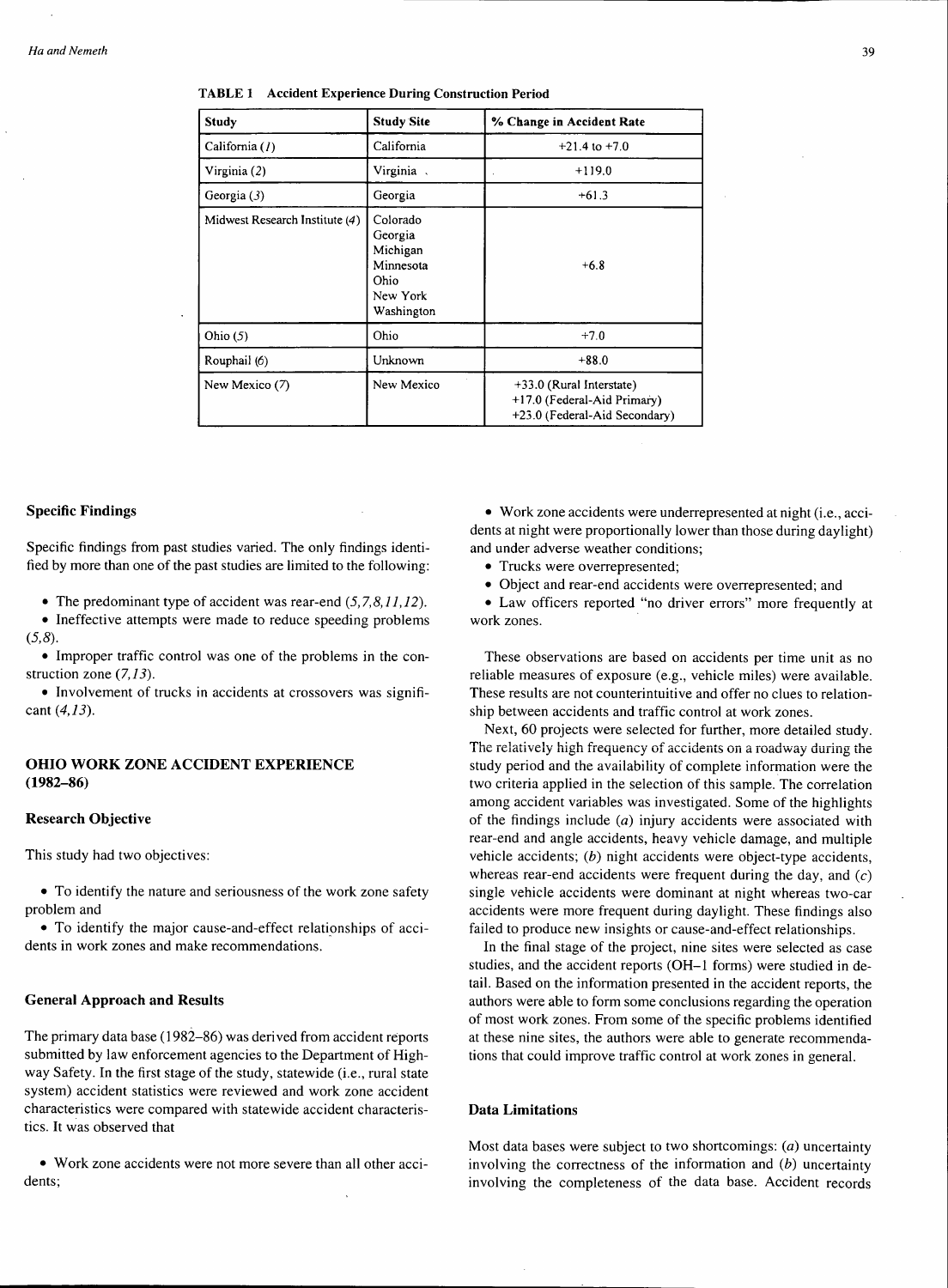|                                |        | <b>Severity</b> |  |  |  |
|--------------------------------|--------|-----------------|--|--|--|
| Study                          | Fatal  | Injury          |  |  |  |
| California (1)                 | Higher | $NA^a$          |  |  |  |
| Virginia (2)                   | Higher | Higher          |  |  |  |
| Georgia $(3)$                  | Higher | Higher          |  |  |  |
| Ohio $(5)$                     | Higher | NA <sup>a</sup> |  |  |  |
| New Mexico (7)                 | Same   | Same            |  |  |  |
| Graham $(8)$                   | Same   | Same            |  |  |  |
| Flowers $(9)$                  | Higher | Higher          |  |  |  |
| Richards $(10)$                | Low    | Low             |  |  |  |
| Kentucky (11)                  | Higher | Higher          |  |  |  |
| Hargroves (12)<br>$\mathbf{a}$ | Lower  | Lower           |  |  |  |

TABLE 2 Accident Severity Comparison (Change Versus Overall Accident Characteristics)

•NA= Not Available

derived from police reports are continuously maintained, and because they are computerized, the records are readily accessible. However, problems associated with this data base are well documented and widely recognized (14). Problems usually cited included the lack of detail, inaccuracy, and inconsistency in nomenclature and definitions.

When the police reports were reviewed, several recurring errors in coding were observed by comparing statements and sketches with coding. Probably the two most frequent errors in interpretation of definitions given in the Ohio Traffic Accident Procedure Manual were *angle* and *head-on* accidents. Two examples follow that show how these two errors in coding could lead to wrong conclusions.

## *Example 1*

One concern at work zones is the potential conflict between through-traffic and construction vehicles or cars of the crew exiting work zones. Naturally, a high number of angle accidents at freeway work zones would raise suspicion that perhaps this conflict existed at a particular work zone. In fact, the data contained a significant

number of angle accidents. However, the review of OH-1 forms indicated that most accidents coded as angle accidents involved cars traveling in the same direction. These accidents should have been properly coded as side-swipe accidents. A significant number of side-swipe accidents would indicate one of two problems: (a) an interchange within the work zone is not controlled properly or  $(b)$ there might be problems with the approach area to lane closure. In summary, the recurring miscoding of side-swipe accidents as angle accidents masked the clues that a certain traffic control problem might exist and gave instead the erroneous indication of another type of problem.

#### *Example* 2

One of the most controversial traffic control types at freeway work zones is the temporary TWTLO. The major concern is the potential for head-on collisions, which tend to be severe in terms of injuries. A significant number of head-on collisions in a data base would naturally raise a red flag. In the authors' experience, however, practically all accidents coded as head-on accidents were, in fact, single

|  |  |  | <b>TABLE 3</b> Distribution of Accidents by Location |
|--|--|--|------------------------------------------------------|
|--|--|--|------------------------------------------------------|

|              |                                | <b>Study</b> |                |              |                     |  |  |  |  |  |  |
|--------------|--------------------------------|--------------|----------------|--------------|---------------------|--|--|--|--|--|--|
|              | Location                       | Virginia(2)  | Ohio Rural (5) | Kentucky(11) | OhioTurnpike $(13)$ |  |  |  |  |  |  |
| Advance Zone |                                | 12.7%        | 15.9%          | 5.6%         | 6.5%                |  |  |  |  |  |  |
| Taper        |                                | 13.3%        | 22.5%          | 7.9%         | 9.2%                |  |  |  |  |  |  |
| Work         | Lane Closure or<br>Buffer Area |              | 39.1%          |              | 23.2%               |  |  |  |  |  |  |
| Area         | Construction<br>Area           | 44.7%        | 16.6%          | 54.1%        |                     |  |  |  |  |  |  |
| Ramp         |                                | 0.0%         | 3.3%           | 0.0%         | 0.0%                |  |  |  |  |  |  |
| Crossover    |                                | $0.0\%$      | $0.0\%$        | $0.0\%$      | 34.1%               |  |  |  |  |  |  |
| <b>TLTWO</b> |                                | $0.0\%$      | 0.0%           | $0.0\%$      | 22.2%               |  |  |  |  |  |  |
|              | Others (Intersection)          | 29.3%        | 2.6%           | 32.4%        | 4.8%                |  |  |  |  |  |  |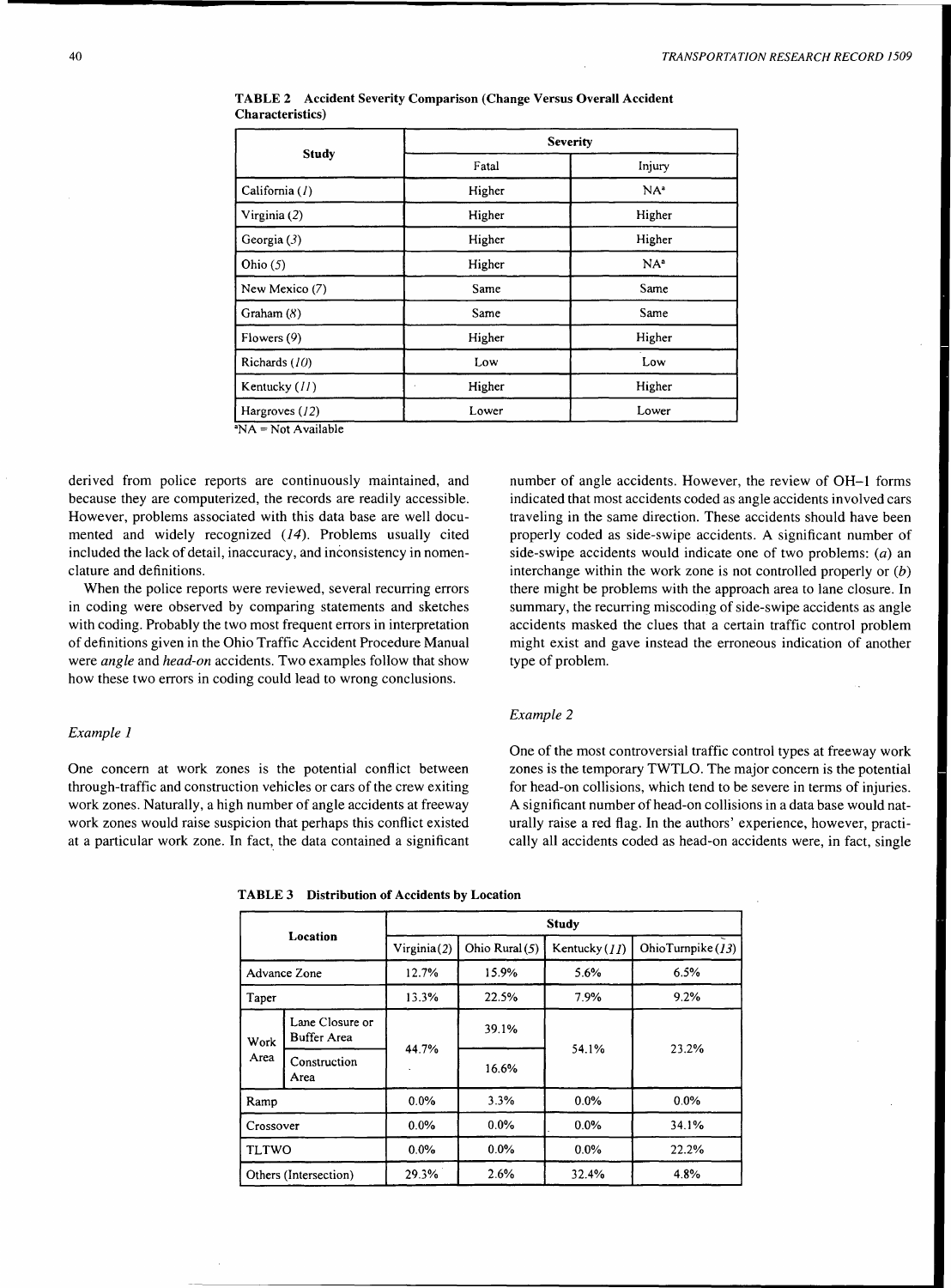|                    | <b>Contributing factors</b> |                 |                      |          |                     |  |  |  |  |  |  |  |
|--------------------|-----------------------------|-----------------|----------------------|----------|---------------------|--|--|--|--|--|--|--|
| Study              | Driver<br>Error             | Unsafe<br>Speed | Fail to<br>Yield     | Impaired | Follow Too<br>Close |  |  |  |  |  |  |  |
| Virginia (2)       | Yes                         | No              | No                   | Yes      | No.                 |  |  |  |  |  |  |  |
| Ohio Rural (5)     | <b>Yes</b>                  | Yes             | Yes                  | No       | No                  |  |  |  |  |  |  |  |
| New Mexico (7)     | Yes                         | No.             | No.                  | No       | Yes                 |  |  |  |  |  |  |  |
| Flowers (9)        | Yes                         | No              | N <sub>0</sub><br>No |          | No                  |  |  |  |  |  |  |  |
| Kentucky (11)      | Yes                         | Yes             | <b>No</b>            | Yes      | No                  |  |  |  |  |  |  |  |
| Hargroves (12)     | Yes                         | No.             | No.                  | No       | No                  |  |  |  |  |  |  |  |
| Ohio Turnpike (13) | Yes                         | Yes             | N <sub>0</sub>       | No       | No                  |  |  |  |  |  |  |  |

TABLE 4 Contributing Factors to Construction Zone Accidents

vehicle accidents. The head-on definition is assumed by officers to refer to the area of the vehicle that was damaged. In one extreme case, an object fell from a truck and hit the windshield of a car. This accident was also coded as a head-on collision. The potential for misleading the analysts by consistent and frequent coding errors is quite real.

A detailed review of all construction accident reports and an examination of the coding led to the correction of miscoded data. As shown in Table 5, the angle, head-on, parked-motor-vehicle, and other-object accident categories have a significant number of . recoded accidents. Of the 810 work zone accidents at the nine sites, 124 cases (15.3 percent) were judged to have been miscoded.

To compensate for the identified coding errors, these accident reports were reanalyzed and corrected as identified. The result is shown in Table 6. Another well-recognized shortcoming of any data base derived from accident reports is the widespread problem of underreporting. In Ohio, evidence was presented by a Northeastern Ohio Trauma Study  $(15)$ . Hospital records of 882 injuries were compared with accident reports. The findings were quite startling. Only 55 percent of the injury-causing accidents were actually

TABLE 5 Accident Distribution for Accident Types by Construction Period

|                            | <b>Construction Period</b> |                         |                 |                |  |  |  |  |  |  |  |  |
|----------------------------|----------------------------|-------------------------|-----------------|----------------|--|--|--|--|--|--|--|--|
| <b>Accident Type</b>       | <b>Before</b>              | During (Original)       | During (Revise) | After          |  |  |  |  |  |  |  |  |
| Head-On                    | 9                          | 24                      | 7               | 7              |  |  |  |  |  |  |  |  |
| Rear-End                   | 68                         | 175                     | 164             | 92             |  |  |  |  |  |  |  |  |
| Backing                    | 1                          | 7                       | 8               | 11             |  |  |  |  |  |  |  |  |
| Side-Swipe<br>(Meeting)    | 1                          | 4                       | 1               | $\overline{2}$ |  |  |  |  |  |  |  |  |
| Side-Swipe<br>(Passing)    | 59                         | 115                     | 136             | 50             |  |  |  |  |  |  |  |  |
| Angle                      | 19                         | 65                      | 39              | 65             |  |  |  |  |  |  |  |  |
| Parked Motor<br>Vehicle    | 7                          | 10                      | 21              | $\mathbf{1}$   |  |  |  |  |  |  |  |  |
| Pedestrian                 | $\overline{2}$             | 6                       | 6               | 1              |  |  |  |  |  |  |  |  |
| Animal                     | 35                         | 29                      | 30              | 54             |  |  |  |  |  |  |  |  |
| Train                      | $\bf{0}$                   | $\mathbf{0}$            | $\mathbf 0$     | $\bf{0}$       |  |  |  |  |  |  |  |  |
| Pedalcycle                 | $\bf{0}$                   | $\bf{0}$                | $\mathbf{0}$    | $\mathbf 0$    |  |  |  |  |  |  |  |  |
| Other Non-M.V.             | 0                          | $\mathbf{0}$            | 0               | $\bf{0}$       |  |  |  |  |  |  |  |  |
| Fixed-Object               | 107                        | 221                     | 201             | 130            |  |  |  |  |  |  |  |  |
| Other-Object               | 13                         | 47                      | 106             | 25             |  |  |  |  |  |  |  |  |
| Fall From or<br>In Vehicle | 1                          | $\overline{\mathbf{4}}$ | $\mathbf 0$     | 6              |  |  |  |  |  |  |  |  |
| Overturning                | 10                         | 25                      | 24              | 6              |  |  |  |  |  |  |  |  |
| Other Non-<br>Collision    | 51                         | 78                      | 67              | 50             |  |  |  |  |  |  |  |  |
| Total                      | 383                        | 810                     | 810             | 510            |  |  |  |  |  |  |  |  |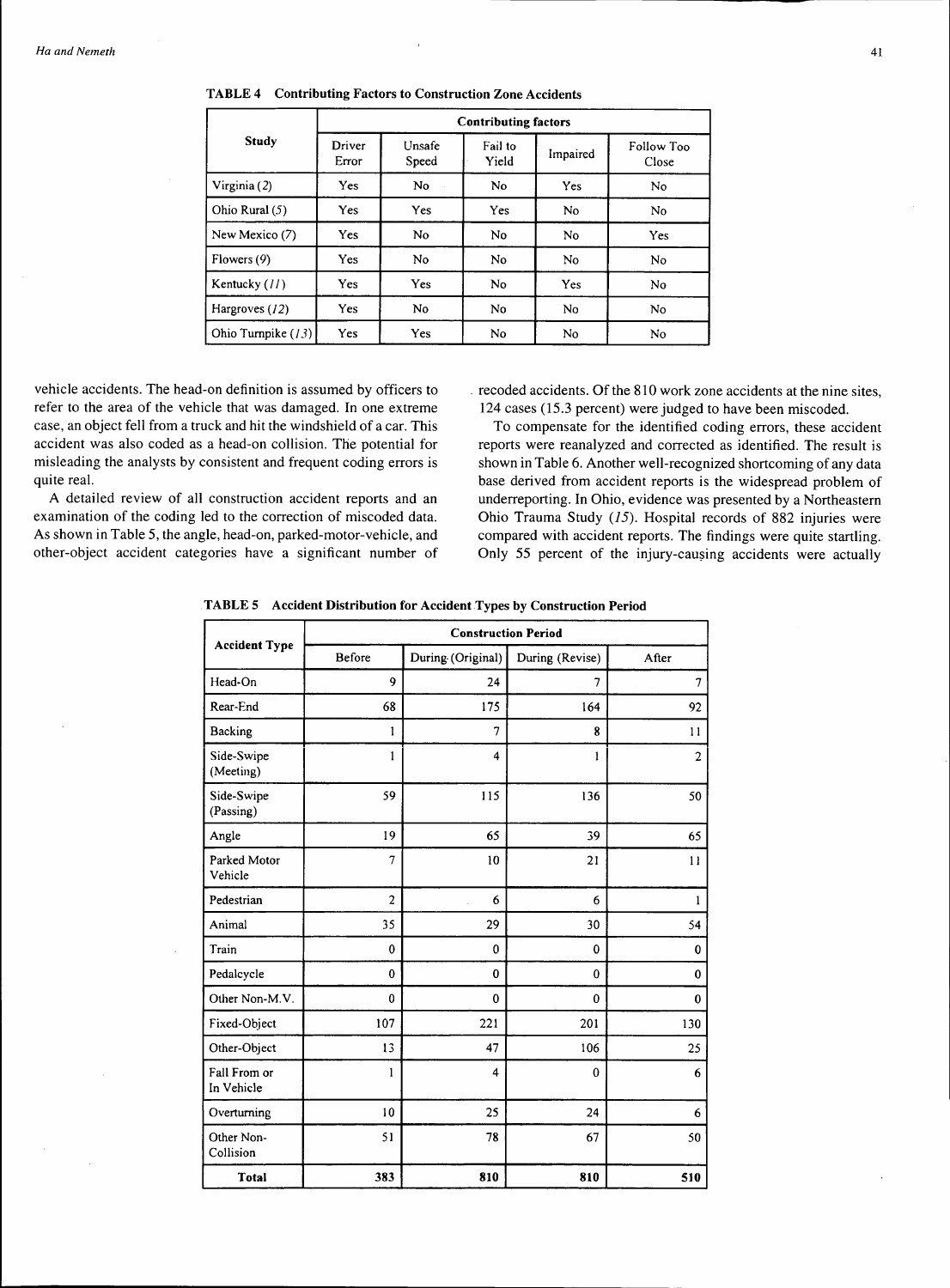| From\To                    |   | O <sup>a</sup> | A            | $\bf{B}$     | $\mathbf C$ | $\mathbf{D}$ | E            | F           | G            | H            | п            | J            | K            | L            | M            | N            | $\mathbf{o}$ | P            | Q            |
|----------------------------|---|----------------|--------------|--------------|-------------|--------------|--------------|-------------|--------------|--------------|--------------|--------------|--------------|--------------|--------------|--------------|--------------|--------------|--------------|
| Head-On:                   | A | 24             | 6            | $\mathbf{0}$ | $\Omega$    | $\Omega$     | $\mathbf{0}$ | 1           | $\mathbf{0}$ | $\Omega$     | $\mathbf{0}$ | $\Omega$     | $\Omega$     | $\Omega$     | $\bf{0}$     | 17           | $\Omega$     | $\bf{0}$     | $\bf{0}$     |
| Rear-End:                  | в | 175            | $\bf{0}$     | 161          | $1$ .       | $\mathbf{0}$ | 4            | $\bf{0}$    | 8            | $\mathbf{0}$ | $\mathbf 0$  | $\mathbf{0}$ | $\bf{0}$     | $\mathbf{0}$ | $\bf{0}$     | 1            | 0            | $\bf{0}$     | $\mathbf 0$  |
| Backing:                   | C | $\overline{7}$ | $\bf{0}$     | $\mathbf{0}$ | 6           | $\mathbf{0}$ |              | $\bf{0}$    | $\bf{0}$     | $\bf{0}$     | $\bf{0}$     | $\bf{0}$     | $\bf{0}$     | $\mathbf{0}$ | $\bf{0}$     | $\bf{0}$     | 0            | $\mathbf{0}$ | $\bf{0}$     |
| Sideswipe (Meeting):       | D | $\overline{4}$ | 1            | $\bf{0}$     | 0           |              | ı            | $\bf{0}$    | $\bf{0}$     | $\bf{0}$     | $\bf{0}$     | $\bf{0}$     | $\bf{0}$     | $\bf{0}$     | 1            | $\bf{0}$     | 0            | $\bf{0}$     | $\mathbf{0}$ |
| Sideswipe (Passing):       | E | 115            | $\bf{0}$     |              | 0           | $\Omega$     | 107          | $\bf{0}$    | 3            | $\bf{0}$     | $\bf{0}$     | $\bf{0}$     | $\bf{0}$     | $\bf{0}$     | ı.           | 3            | 0            | 0            | $\bf{0}$     |
| Angle:                     | F | 65             | $\mathbf{0}$ | 1            | $\bf{0}$    | 0            | 23           | 38          | 1            | 0            | $\bf{0}$     | $\bf{0}$     | $\bf{0}$     | 0            | 1            | 1            | 0            | $\bf{0}$     | $\bf{0}$     |
| Parked Motor Veh.:         | G | 10             | 0            | $\mathbf{0}$ | $\bf{0}$    | $\Omega$     | $\bf{0}$     | $\bf{0}$    | 9            | 0            | $\Omega$     | $\bf{0}$     | 0            | $\Omega$     | $\mathbf{0}$ | 1            | 0            | $\mathbf{0}$ | 0            |
| Pedestrian:                | H | 6              | $\bf{0}$     | $\bf{0}$     | $\bf{0}$    | 0            | $\bf{0}$     | 0           | $\mathbf{0}$ | 6            | $\bf{0}$     | $\bf{0}$     | $\bf{0}$     | $\mathbf 0$  | $\mathbf{0}$ | $\mathbf 0$  | 0            | $\mathbf 0$  | $\mathbf 0$  |
| Animal:                    |   | 29             | $\bf{0}$     | $\bf{0}$     | $\bf{0}$    | 0            | $\bf{0}$     | $\bf{0}$    | 0            | $\bf{0}$     | 29           | 0            | $\mathbf 0$  | $\mathbf{0}$ | $\bf{0}$     | $\mathbf{0}$ | $\mathbf{0}$ | $\mathbf 0$  | $\bf{0}$     |
| Train:                     | J | $\bf{0}$       | $\bf{0}$     | $\mathbf 0$  | 0           | $\bf{0}$     | $\bf{0}$     | $\bf{0}$    | $\mathbf{0}$ | 0            | $\mathbf{0}$ | 0            | $\mathbf{0}$ | $\mathbf{0}$ | 0            | $\mathbf 0$  | 0            | $\mathbf{0}$ | $\mathbf 0$  |
| Pedalcycle:                | ĸ | $\bf{0}$       | $\bf{0}$     | $\bf{0}$     | 0           | $\mathbf{0}$ | $\bf{0}$     | $\bf{0}$    | $\Omega$     | $\bf{0}$     | $\bf{0}$     | $\bf{0}$     | $\bf{0}$     | $\mathbf{0}$ | $\bf{0}$     | $\mathbf 0$  | 0            | $\bf{0}$     | $\mathbf{0}$ |
| Other Non-M.V.:            | L | $\bf{0}$       | 0            | $\bf{0}$     | $\bf{0}$    | $\mathbf{0}$ | 0            | $\bf{0}$    | 0            | $\bf{0}$     | $\mathbf{0}$ | $\bf{0}$     | $\bf{0}$     | $\bf{0}$     | $\bf{0}$     | $\bf{0}$     | $\bf{0}$     | $\mathbf 0$  | $\mathbf 0$  |
| Fixed-Object:              | M | 221            | $\mathbf 0$  | 1            | $\bf{0}$    | $\mathbf{0}$ | $\bf{0}$     | $\mathbf 0$ | $\mathbf{0}$ | $\bf{0}$     | $\mathbf 0$  | 0            | $\bf{0}$     | $\bf{0}$     | 193          | 22           | $\bf{0}$     | $\mathbf{0}$ | 5            |
| Other-Object:              | N | 47             | $\bf{0}$     | $\bf{0}$     | 0           | 0            | $\bf{0}$     | $\bf{0}$    | $\bf{0}$     | $\bf{0}$     | 1            | 0            | $\bf{0}$     | $\bf{0}$     | $\bf{0}$     | 46           | $\bf{0}$     | 0            | 0            |
| Fall From or In Vehicle: O |   | 4              | 0            | 0            |             | 0            | $\bf{0}$     | $\bf{0}$    | $\mathbf{0}$ | $\bf{0}$     | $\mathbf 0$  | 0            | $\mathbf{0}$ | $\mathbf{0}$ | $\mathbf 0$  | $\mathbf{2}$ | $\mathbf{0}$ | 1            | 0            |
| Overturning:               | P | 25             | 0            | 0            | $\bf{0}$    | $\Omega$     | $\bf{0}$     | $\bf{0}$    | $\bf{0}$     | $\bf{0}$     | $\mathbf 0$  | $\bf{0}$     | $\bf{0}$     | $\bf{0}$     | $\mathbf 0$  | 1            | 0            | 23           | 1            |
| Other Non-Collision:       | Q | 78             | $\bf{0}$     | $\Omega$     | 0           | 0            | $\bf{0}$     | $\bf{0}$    | 0            | $\Omega$     | $\theta$     | 0            | $\bf{0}$     | $\Omega$     | 5            | 12           | $\mathbf{0}$ | $\mathbf{0}$ | 61           |
| <b>Revised Data</b>        |   | 810            | 7            | 164          | 8           |              | 136          | 39          | 21           | 6            | 30           | 0            | $\bf{0}$     | $\Omega$     | 201          | 106          | 0            | 24           | 67           |

TABLE 6 Distribution of Miscoded Data by Accident Types

<sup>a</sup>O stands for original data

reported. When the injury involved children under the age of 16, only 28 percent of the crashes were reported as traffic accidents.

By reviewing 18 research reports from many different countries, Hauer and Hakkert found that the problem is worldwide  $(14)$ . They estimated that on the average, police reports miss perhaps 20 percent of the crashes that resulted in injuries requiring hospitalization. Hauer and Hakkert suggested that as much as 50 percent of the other injury crashes might go unreported. The large percentages of unreported crashes make uncertain all quantitative conclusions based on such an incomplete data base.

It would be convenient to assume that the probability of crashes going unreported at different locations and at different times is constant. In that case, statements based on the differences between two data sets would still be valid. However, there is no evidence to justify this assumption.

## CONCLUSIONS AND RECOMMENDATIONS

The following conclusions and recommendations are organized into two sections. Each section attempts to respond to one of the two objectives of this study.

## Identify the Nature and Seriousness of the Work Zone Safety Problem

In 1988, over 74,000 accidents were reported in Ohio on the Rural State System. Of these accidents, 1.72 percent were coded as work zone accidents. (The latest available data are for 1993, for which 1.8

percent of the accidents were coded as work zone accidents.) There is no baseline available by which one could judge the seriousness of the work zone safety problem, as represented by this 1.72 percent proportion. Work zone accidents show a trend that is different from the trend shown by all accidents on the Rural State System. Although all accidents increased from 1984 to 1988, work zone accidents decreased. Assuming that reconstruction and maintenance activities did not decrease during these years, one might conclude that, although the seriousness of work zone accidents cannot be judged from these numbers, at least some improvement can be claimed.

Injury accidents represent a fairly stable (approximately 34 percent of the total) number of accidents reported on the Ohio Rural State System. Injury accident percentages are consistently lower at work zones by a small margin (31 to 32 percent). In summary, in regard to the question of how·serious is the work zone safety problem on the Rural State System in Ohio during the study period, the authors can only say that  $(a)$  work zone accidents show a trend of decreasing as a percentage of all accidents and  $(b)$  work zone accidents are slightly less severe than all accidents.

Regarding the nature of work zone accidents, trucks seem to present a special problem at work zones in some situations, as will be discussed later in this paper. The authors can also conclude that accidents at work zones increase more noticeably during daytime than at night. This is to be expected because congestion during peak periods is probably responsible for much of the increase in rear-end accidents.

The authors cannot conclude that work zone accidents decrease at night when compared with before periods. The authors can only conclude that work zone accidents at night decrease in proportion to all work zone accidents. At seven of the nine sites that were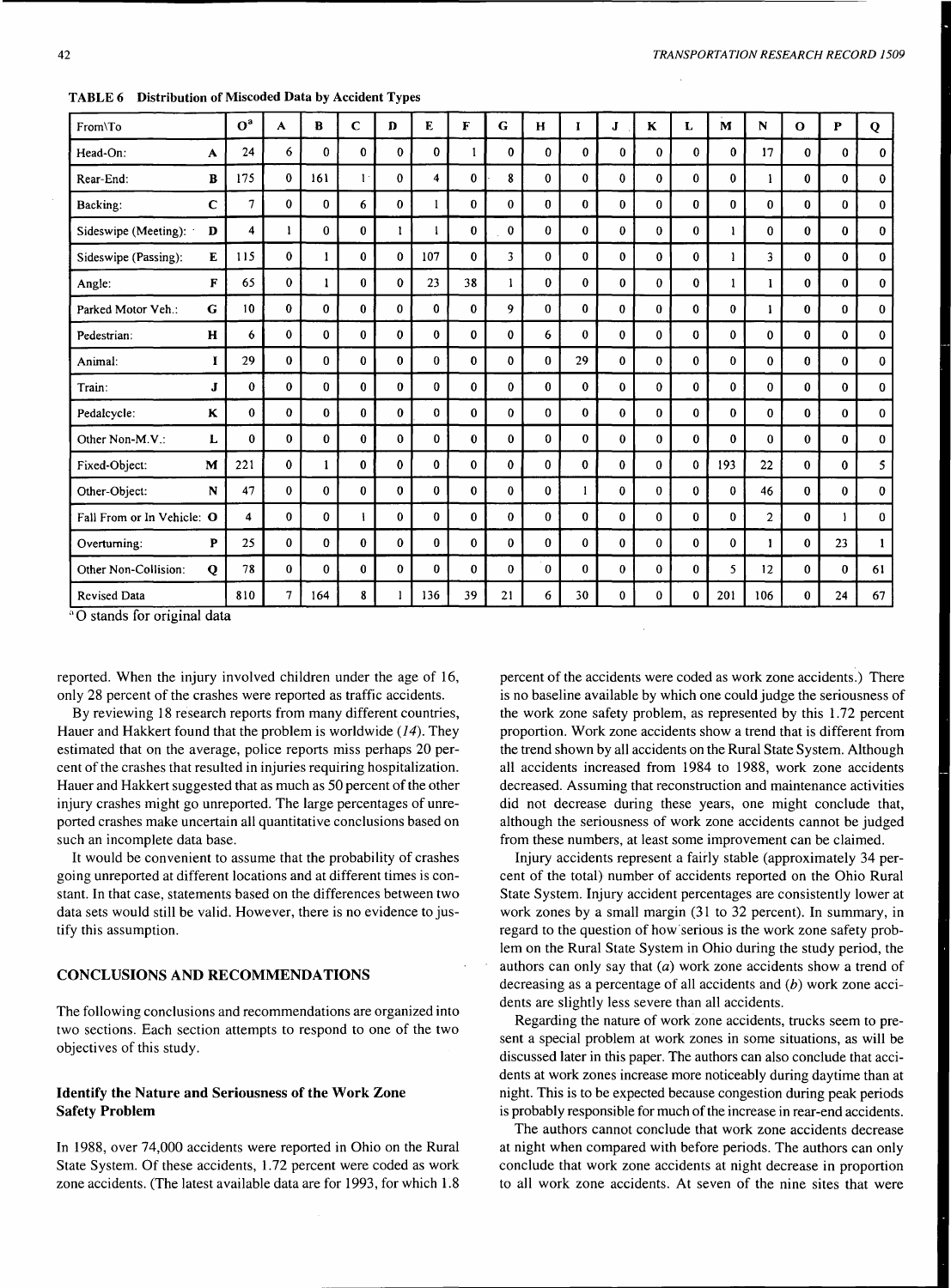investigated in detail, work zone accidents at night actually increased when compared with the before period, but not as much as daytime accidents. This is significant because it might be more feasible to reduce nighttime accidents with proper delineation than to eliminate congestion (which contributes to the increase of daytime accidents).

## Identify Major Cause-and-Effect Relationships of Accidents in Work Zones and Make Recommendations

By careful analysis of the information recorded on the OH-1 form by the law enforcement officers at the site, the authors have attempted to identify specific problems at the nine sites selected as case studies. The problems were different at different sites. At some of the sites, the authors were unable to identify specific problems. All sites had accidents, such as collisions with animals or vehicles catching fire, that were not related to work zone traffic control or construction activities. Discussion of the more significant problems that were identified follow.

#### *Inadequate or Confusing Traffic Control*

Case Study 2 2.5 km (7.76 mi), four-lane freeway, pavement repair, resurfacing, shoulder restoration, I-year duration: Several drivers got into the closed area approaching an exit ramp at night. Uncovered holes in the pavement caused damage to the vehicles and injuries. The traffic control plan calls for a 30.48-m (100-ft) or greater opening at exit ramps; shorter openings required approval by the engineer. No trucks were involved in these accidents.

Traffic control at exit ramps must be reevaluated. It should be made very difficult to enter the closed area before an exit ramp and more easy to recognize the opening to the exit.

Traffic control plans called for a 30.48-m (100-ft) minimum opening at the exit ramps. This may not be sufficient. Drums or barricades are specified to be spaced at 15.24 m (50 ft) on approaching the exit openings. This spacing should be reduced, especially when errant drivers entering the closed area would face open holes in the pavement.

Case Study 8 5.6 km (3.5 mi), four-lane freeway, concrete median divider, pavement repair and resurfacing, guardrail reinstallment, median modification, bridge deck overlies, 1-year duration: The protection provided by the construction barrels appeared to be inadequate as seven accidents were reported resulting from drivers entering the closed lane and driving into holes created by pavement removal. It appears that these drivers intended to exit at the open exit ramps but for some reason entered the closed lanes before they reached the open exit ramp.

As much as possible, it should be made very difficult for drivers to enter closed areas where open holes present serious hazards. Prevention of very damaging liability cases justifies the expenditure of time and effort involved in setting up effective traffic control and temporary barricades, if needed.

#### *Edge Drop or Soft Shoulder*

Case Study 2 Edge drop or soft shoulder accidents tended to occur at night. Trucks were involved in four of the seven accidents, including one fatal accident.

Edge drops proved to be very hazardous at Case Study 2. Traffic control plans did not indicate warning signs. This situation must be properly addressed by the traffic control plans.

#### *Traffic Slowdowns*

Case Study 1 8.4 km (5.2 mi), four-lane freeway, pavement repair and resurfacing, bridge deck repair, guardrail replacement, I-year duration: The major problem seemed to be traffic backups resulting in rear-end accidents. The problem vehicles in this situation seemed to be trucks and tractor-trailers.

Traffic signs at work zones should inform drivers of what to expect, where to expect it, and advise them what to do. The traffic control plans did not indicate that drivers approaching this work zone were advised to watch for stopped traffic or traffic slowdowns.

It would be desirable to inform drivers of slow or stopped traffic ahead *when* and *where* it is actually happening. Changeable message signs serve this function very well. Conceivably, truck drivers would also respond to such current information.

Case Study 2 The largest number of accidents were caused by traffic slowdowns. These accidents occurred during daytime, some on wet pavement. Six trucks were involved in these accidents as atfault drivers. Two were single vehicle accidents: trucks jackknifing due to sudden breaking or running off the road trying to avoid collision with slower traffic.

The *WATCH FOR STOPPED TRAFFIC* signs seemed to be effective at other sites and should always be used when slowdowns are expected.

### *Lane Changing or Merging*

**Case Study 3** 2.7 km (7.9 mi), six-lane freeway, resurfacing, I-year duration; *Improper lane change* accidents represented the largest category, with nine accidents. With one exception, these accidents involved trucks, tractor-trailers, or campers.

It is not evident from the sketches that any weakness in the traffic control necessarily contributed to these accidents. They seemed to be caused by errant drivers. These nine accidents are a higher percentage of the work zone accidents (23 percent) than the 15 similar accidents over the same length of roadway adjacent to the work zone (18 percent).

Lane change accidents tended to occur not in the advance area nor at the taper but in the area where one of the three lanes was closed. The problem seemed to be experienced by larger vehicles. It seems that restricting larger vehicles to one of the two open lanes could reduce the problem, assuming that drivers observe the restrictions.

#### *Guardrails*

Case Study 2 Guardrails were hit in seven cases, typically in a closed lane situation. The need to provide more delineation to guardrails because of the contrast provided by the highly visible construction barrels is indicated here. Guardrails within work zones may need to be delineated.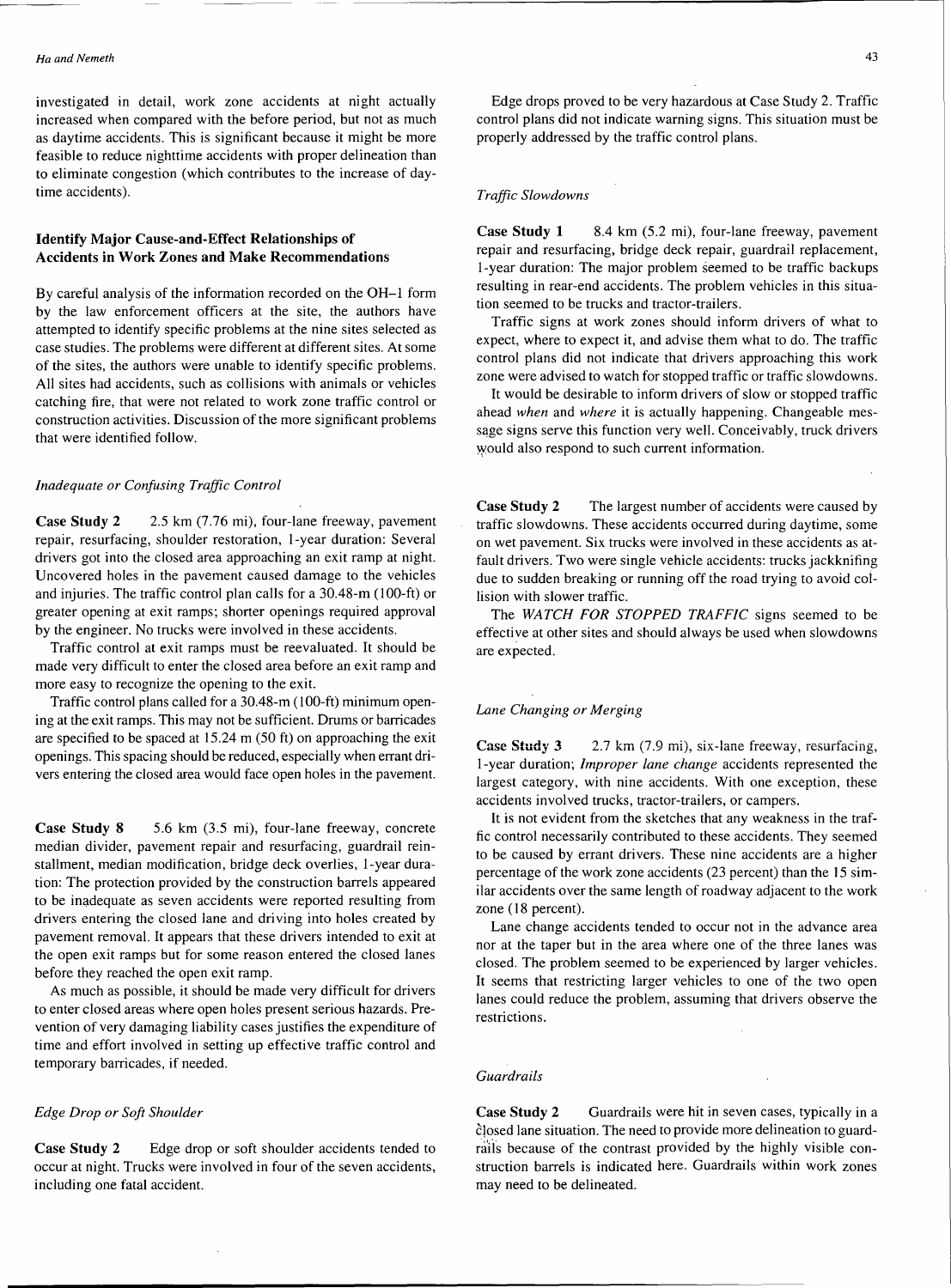### *Use of Berm as Travel Lane*

Case Study 4 12.4 km (7.7 mi), six-lane freeway, resurfacing, 1-year duration: The use of berms to maintain traffic contributed to accidents in different ways: vehicles drifting off the edge lost control; disabled vehicles were parked on the berm; and operaton of ramps was complicated.

The use of the berm as a travel lane led to a variety of problems at this site. This special problem needs to be handled by the traffic control plan, and sufficient attention needs to be paid to the potential problem.

## *Drivers Who Have Been Drinking Alcohol*

Case Study 2 Eight accidents involved drinking drivers, although no such accidents were reported outside the work area at the same site during the same time period. Three of the drinking drivers were truck drivers. Three of the accidents involved a collision with guardrails; in the other accidents, the drivers drifted into the closed area. All but one accident occurred at night.

Case Study 3 Drinking drivers are overrepresented in work zone accidents compared with drivers responsible for accidents outside work zones, and a slightly higher proportion of these accidents, resulted in injuries. All but one vehicle penetrated the work zone area.

Case Study 5 5.6 km (3.5 mi), four-lane freeway, concrete median divider, pavement repair and resurfacing, pavement widening, 20-month duration: Drinking drivers were responsible for all accidents at this site, resulting on one fatal, five injury, and two property-damage-only accidents. However, there is no indication that traffic control at the work zone contributed in any way. The concrete median barrier was involved in several of these accidents, probably contributing to the severity but at the same time preventing potentially more dangerous collisions with opposing traffic.

The problem of drinking drivers was observed at other sites as well. The fatal accident only drew more attention to this issue. This problem, however, cannot be solved by the tools available to Ohio Department of Transportation (ODOT) engineers. The recommendation is to consider identifying the level of drinking driver problems before construction at long-term projects, especially if nighttime work is considered. If the problem is potentially serious, then cooperation of law enforcement agencies might be requested.

## Ways To Develop and Implement Means of Improving Work Zone Safety

The case studies described earlier involved reconstruction projects in 1984-85. Since then, significant changes have taken place. In early 1988, ODOT established Work Zone Traffic Control (WZTC) Task Groups to undertake the following tasks:

• Task 1-Develop maintenance of traffic (M/T) policies for construction work zones (CWZs);

• Task 2-Develop M/T standard construction drawings;

• Task 3—Analyze and recommend changes to existing CWZ M/T procedures, practices, and application of TC devices.

These task groups have shown significant progress in a relatively short time. Major accomplishments under Task 1 have been to initiate action that would:

• Create a WZTC engineer in each field district to monitor and control CWZ activities.

• Establish a tentative policy to reduce the speed limit by 16.1 km/hr (10 mi/hr) in construction zones on all urban and rural interstate routes and on all rural multilane highways.

• Establish Corridor Traffic Management planning teams in each district and major urbanized area to address M/T problems created during highway improvements.

• Provide design criteria or performance criteria for the design of CWZ traffic control.

Task 2 has developed new or revised standard construction drawings (SCDs) which will improve WZTC plans and lead to greater uniformity. All SCDs include designer notes to guide the designer. Significant products from Task 3 include:

• A study of TLTWO on rural freeways resulting in recommendations for changes in lane closure practice and median crossover design;

• A revised design for median crossovers at TLTWO;

• A policy on the use of changeable message signs approaching a CWZ area; and

• A study of the problems involved with implementing the use of individual pay items for CWZ, traffic control M/T items, and recommendations to specify such items on selected pilot projects.

## INTERPRETATION OF ACCIDENT REPORTING FORMS

By reading the information and studying the sketch prepared by the law enforcement officer, one could often, but by no means always, form an opinion regarding the cause (or more correctly, the major causes) of an accident. During the review of the OH-1 forms, certain common characteristics emerged, as expected:

• The officers almost never volunteered information regarding the quality of traffic control (only one exception was observed).

• The written statements tended not to include statements that clearly indicated a guilty driver.

• Estimated speeds were almost always marked lower than legal speeds even when "unsafe speed" was identified as a contributing driver error.

The officers, quite properly, avoided presenting opinions on subjects that were outside their expertise (i.e., work zone traffic control) or make statements that could not be substantiated by the available evidence. The authors, however, have made an effort to interpret the information and select one of the four factors-traffic control, roadway, driver, or vehicle-as the major contributing factor. This task was made difficult by the fact that there were often secondary contributing factors, such as the combination of darkness and rain, without which the accident probably would not have happened.